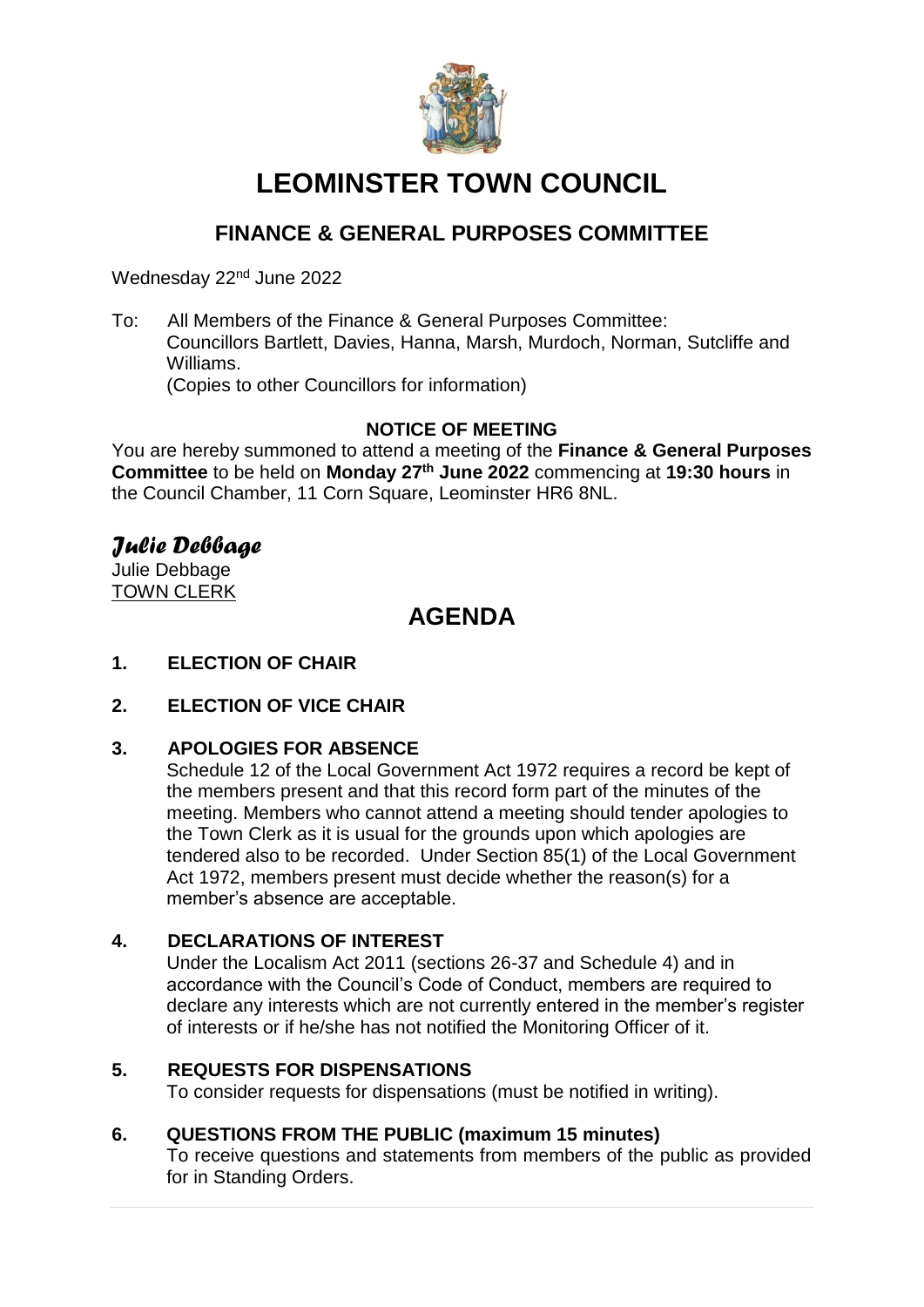# **7. MINUTES OF PREVIOUS MEETING**

To receive and approve as a correct record the minutes of the Finance & General Purposes Committee meeting held on 25<sup>th</sup> April 2022.

# **8. CLERK'S REPORT**

To receive the Clerk's Report on matters outstanding that may not appear on the agenda.

### **9. FINANCIAL AND COMMITTEE MATTERS**

#### **(a) Income and Expenditure Report**

- To consider the Income and Expenditure report up to the end of May 2022 (Month 2). Please see supporting documents.

### **(b) Accounts Paid and Outstanding Accounts for Payment**

- A list of accounts paid relating to the months of May and June 2022. Please see supporting documents.

#### **(c) Committee Report**

Please see the attached Committee update report.

### **(d) Internal Auditor Appointment**

To note that the clerk is currently reviewing the appointment of the internal auditor for best value.

# **10. APPOINTMENT OF WORKING GROUP**

To appoint a working group to review:

- Medium term financial plan 2023-26
- Standing Orders
- Financial Regulations

#### **11. CONFIDENTIAL ITEMS**

Certain items are expected to include the consideration of exempt information and the Finance Committee is, therefore, recommended to resolve "That, in accordance with Section 100A(4) of the Local Government Act 1972, the public be excluded during the discussion of the matters referred to in the items listed below, on the grounds that they involve the likely disclosure of exempt information, as defined in the respective paragraph of Part 1 of Schedule 12A of the Act, and the public interest in maintaining the exemption outweighs the public interest in disclosing the information"

# **(a) Grant Report**

- To consider any grant applications.

#### **(b) Leominster in Bloom**

To consider paying the Heart of England in Bloom town judging fee for 2022.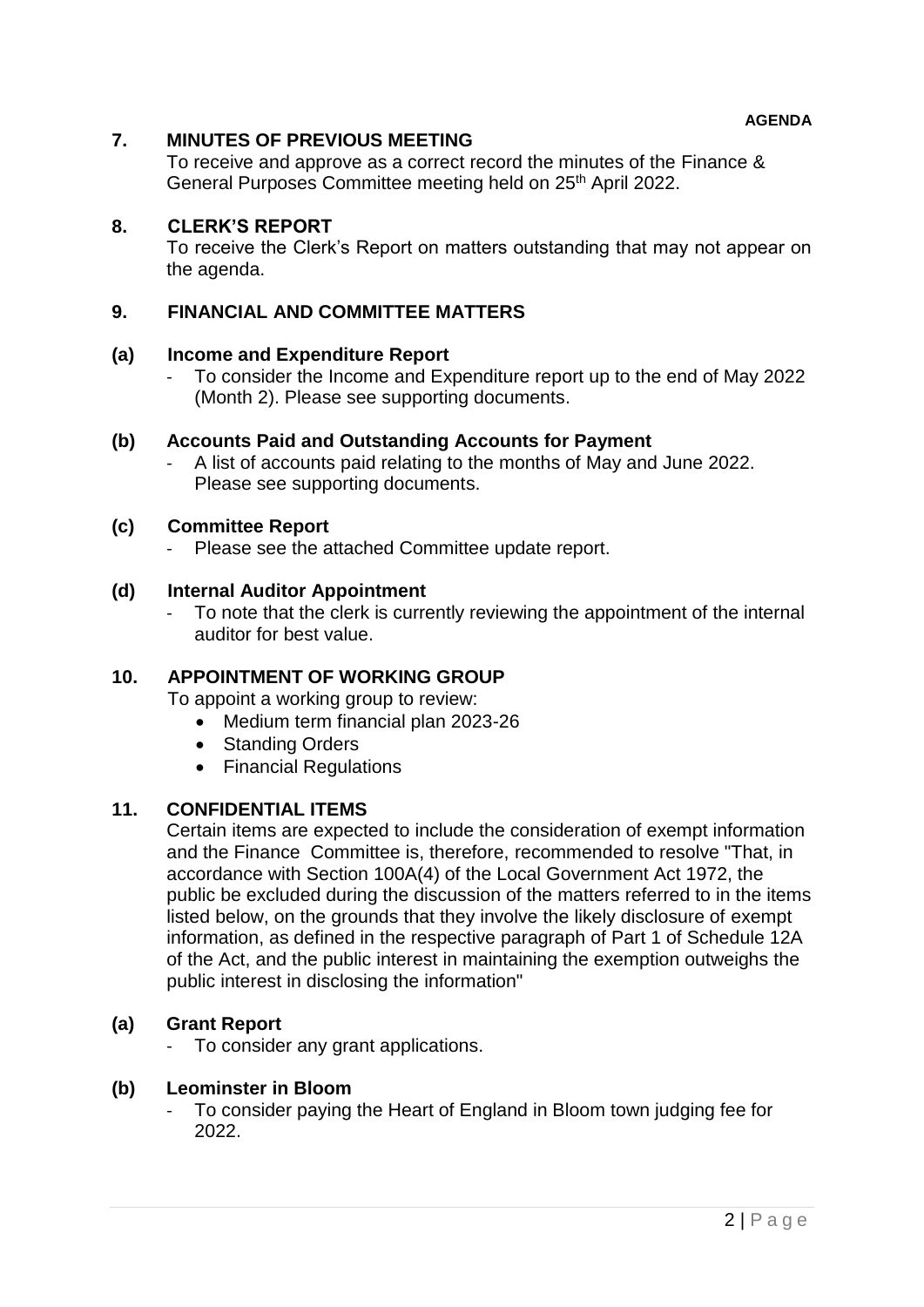# **12. DATE OF NEXT MEETING**

The next meeting of the Finance & General Purposes Committee will be held on Monday 24th October 2022 commencing at **19:00** hours in the Council Chamber, 11 Corn Square, Leominster HR6 8YP.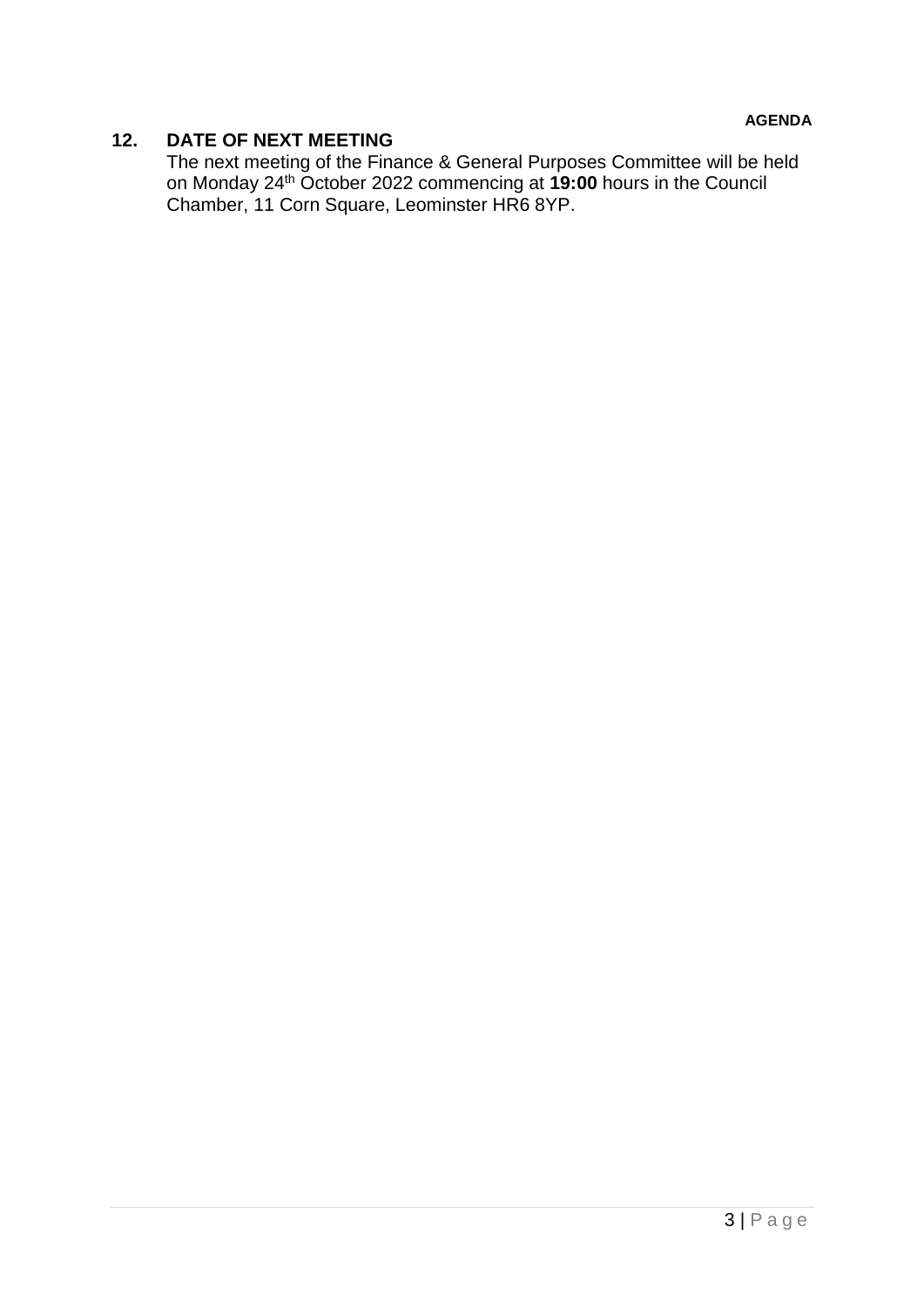# **MINUTES (Agenda Item 7) LEOMINSTER TOWN COUNCIL**

# **FINANCE & GENERAL PURPOSES COMMITTEE**

Minutes of the Finance & General Purposes Committee meeting held on Monday 25<sup>th</sup> April 2022 commencing at 19:00 hours in the Council Chamber, 11 Corn Square, Leominster HR6 8NL

**MEMBERS PRESENT:** Councillors Murdoch (Chair), Marshall (Vice-Chair) (19.02), Bartlett, Davies, Hanna, Norman, Rumsey and Sutcliffe.

**OFFICERS PRESENT:** Town Clerk and Democratic Services Officer.

# **FG01/22 APOLOGIES FOR ABSENCE**

Apologies for absence were received and accepted by the Committee for Cllr Marsh (Illness) and Cllr Williams (Prior Engagement).

# **FG02/22 DECLARATIONS OF INTEREST**

Cllr Norman – Leominster in Bloom Cllr Sutcliffe – Farmers Market

- **FG03/22 REQUESTS FOR DISPENSATIONS** There had been no requests for dispensations received.
- **FG04/22 QUESTIONS FROM THE PUBLIC** No members of the public were present. No matters were raised.
- **FG05/22 MINUTES OF PREVIOUS MEETING**

FG55/21 (b) - the clerk informed the Committee that there was no unused leave to be reimbursed for 2021/22.

It was **RESOLVED** that the minutes of the Finance & General Purposes Committee meeting held on 21st February 2022 be agreed and signed as a correct record.

# **FG06/22 CLERK'S REPORT**

The clerk informed the Committee that:

- **Armed Forces Community Outreach Pilot** the Veteran Support Centre, Firstlight Trust and Herefordshire Council are proposing to provide outreach work to support Armed forces veterans by holding a monthly session, in the Council offices at 11 Corn Square, for a period of 6 months. Veterans will be able to book 1:1 sessions and seek advice on issues including mental health and debt. The clerk will advise the organisations to submit a grant application to apply for funding.
- **Leominster in Bloom**  Leominster Town Council has made a commitment not to purchase any growing medium that contains peat and Leominster in Bloom are investigating ways of reducing the cost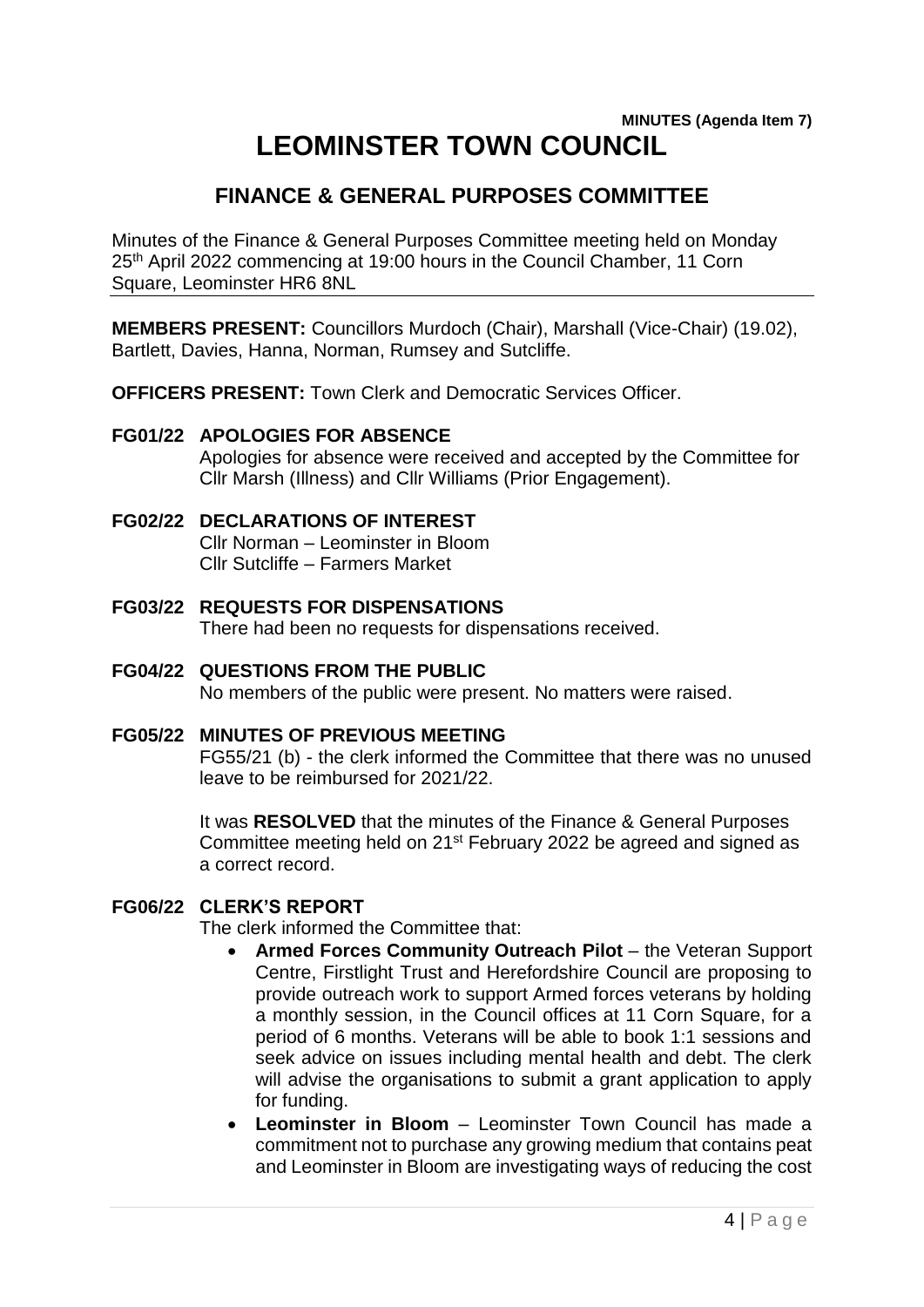### **MINUTES (Agenda Item 7)**

of purchasing a peat free growing medium to use in 2023. The clerk advised that Leominster in Bloom are considering submitting a grant application to cover the additional cost of purchasing a peat free growing medium.

**Insurance Cover** – the clerk has received the renewal quote, in the amount of £5848, for Local Councils insurance which covers the Council's business. A separate quote has been obtained for the Old Priory.

It was noted that the Town Council could consider awarding a grant to an organisation in Leominster for public liability insurance and the cover could then also be extended to other local organisations.

# **FG07/22 FINANCIAL AND COMMITTEE MATTERS**

# **(a) Income and Expenditure Report**

 Committee noted that, at the time of the meeting, the accountant had not finalised the report up to the end of March 2022. The report will be presented for consideration at the Annual Town Council meeting on 23rd May 2022.

### **(b) Accounts Paid and Outstanding Accounts for Payment**

- Following consideration of the accounts paid and outstanding accounts for payment, Committee **RESOLVED** to ratify the payments relating to March and April 2022.
- **(c) Committee Report** Committee considered the Committee Update Report and, following discussion, **RESOLVED:**
	- To note the report;
	- To note that there were two break-ins at the Old Priory over the Easter holiday. The clerk has received a quote to install CCTV at the premises;
	- To note that deckchairs have been purchased through the Welcome Back Fund and they will be donated to the Pavilion, on the Grange, to increase seating capacity;
	- To note that benches for Corn Square and Broad Street have been ordered (funded through the Great Places to Visit Fund);
	- To note the signing of the Lengthsman Drainage Grant application by the Mayor and the clerk;
	- To query whether all applicants for the Lengthsman Drainage Grant received a set percentage of the amount applied for or a fixed sum;
	- To transfer the underspend of £2970 from the 2021/22 youth budget to reserves and to ring-fence the amount for investing in community youth projects in the 2022/23 financial year;
	- To support, in principle, the provision of a recipe booklet to support Foodbank and Foodshare clients. The clerk will obtain a copy of the booklet and circulate to Councillors;
	- To consider providing PDF copies / online recipe sheets from the recipe booklet subject to copyright issues;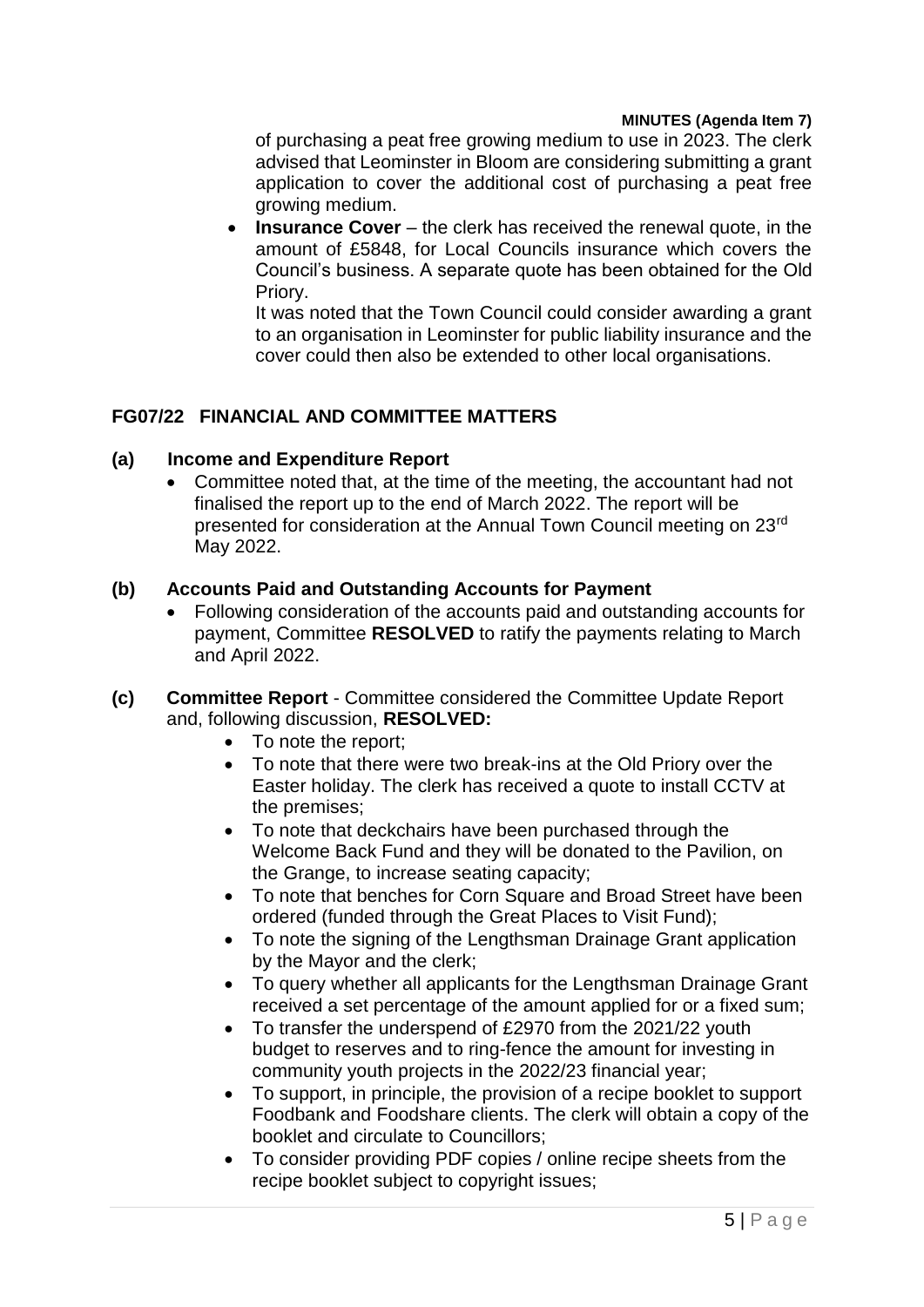### **MINUTES (Agenda Item 7)**

- Not to approve a request from the Leominster Primary School PTA to support the provision of a Jubilee coin for pupils. It was noted that the Council has already awarded significant funding to a number of youth projects / activities in the town;
- To delegate the sourcing of a relatively new vehicle, to replace one of the Council's trucks, to the clerk and Environmental Supervisor. An email will be circulated to Councillors to approve the purchase once a suitable vehicle has been found and ratified at the next Full Council meeting.

# **FG08/22 CONFIDENTIAL ITEMS**

As certain items were expected to include the consideration of exempt information and the Finance & General Purposes Committee **RESOLVED**  that, in accordance with Section 100A(4) of the Local Government Act 1972, the public be excluded during the discussion of the matters referred to in the items listed below, on the grounds that they involve the likely disclosure of exempt information, as defined in the respective paragraph of Part 1 of, Schedule 12A of the Act, and the public interest in maintaining the exemption outweighs the public interest in disclosing the information.

# **(a) Grant Report**

Following consideration of the grant applications Committee **RESOLVED:**

- To allocate a grant of £2084, from the Youth Grant budget, to Melody Dance Company CIC to run a dance camp for one week during the School summer holidays;
- To allocate a grant of £3500, from the Youth Grant budget, to Kids Kitchen CIC to deliver family cooking sessions at Coningsby Children's Centre and Barons Cross;
- Not to approve a grant request from Age UK to assist in the funding of an office move, office furniture and other equipment, as the request was for funds to support infrastructure rather than the charity's objectives. Committee recommended that Age UK consider reapplying in October for a service related grant.

# **(b) Business Project Officer Report**

Committee noted the report produced by the Business Project Officer. The following additional points were also noted:

- It was suggested that a redacted copy of the report is given to representatives from the HSHAZ;
- The clerk will investigate funding for a Town Centre manager;
- Tote bags are still available through the TIC on production of a receipt to demonstrate that £10 has been spent in a local business;
- A further event is being considered for 2023;
- The Tourism & Media Assistant will produce a monthly bulletin with information for local businesses;
- The Town Council will have regular contact with local businesses when consultation is required.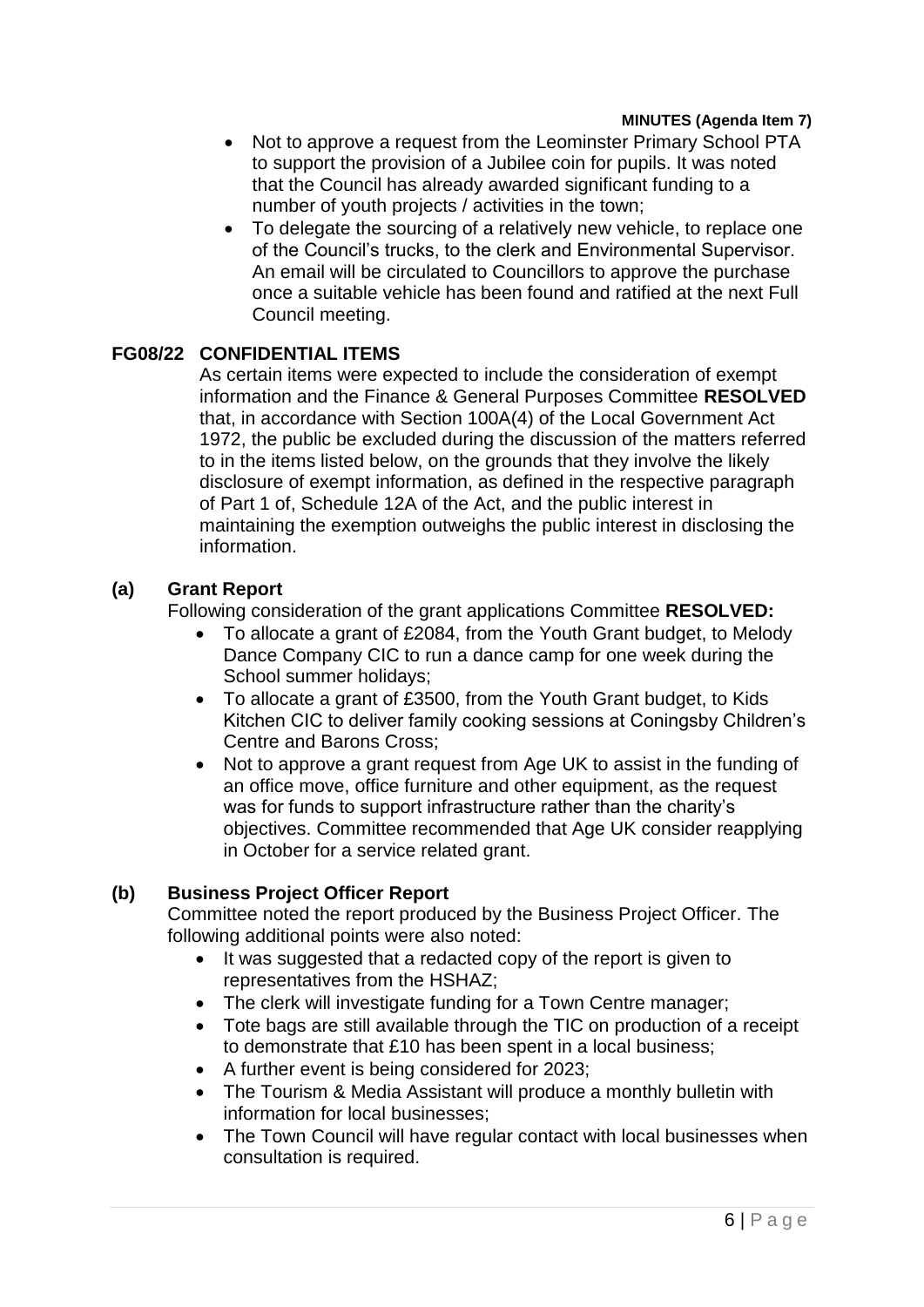# **(c) Insurance Claim**

Committee considered the recommendations made by the insurance provider and **RESOLVED** to accept those recommendations and advise the insurer to progress the claim.

# **FG09/22 DATE OF NEXT MEETING**

Committee noted that the next meeting of the Finance & General Purposes Committee would be held on Monday 27<sup>th</sup> June 2022 at 19:30 in the Council Chamber, 11 Corn Square, Leominster HR6 8YP.

There being no other business the meeting closed at 20:51 hours.

# **CHAIR:**

**DATE:**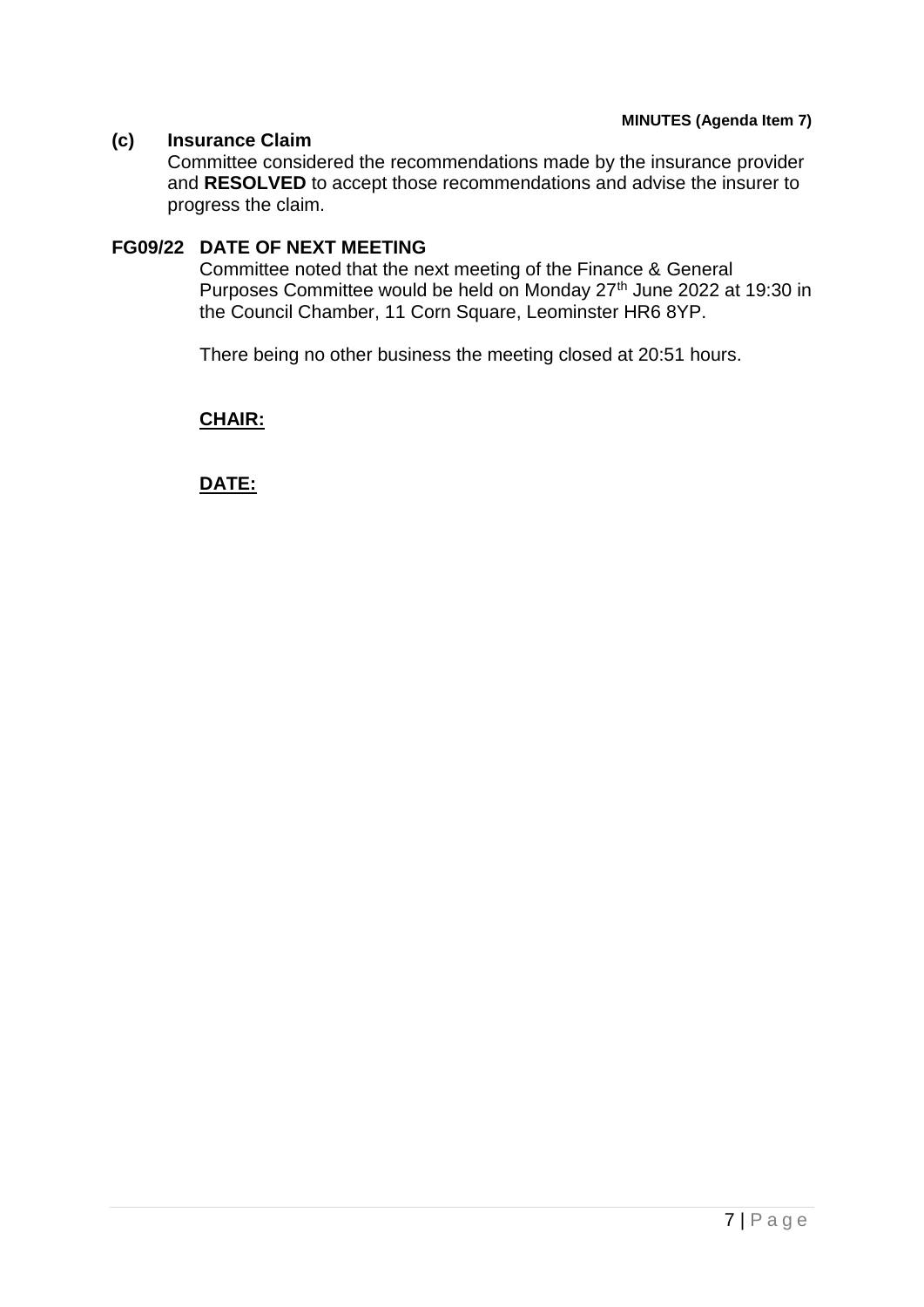| Date:                    | 21 <sup>st</sup> June 2022                                                                                 |
|--------------------------|------------------------------------------------------------------------------------------------------------|
| Title:                   | <b>Committee Report</b>                                                                                    |
|                          | Purpose of the Report: To provide Members with a full report relating to all<br>current Committee matters. |
| <b>Contact Officers:</b> | Julie Debbage                                                                                              |

# **1. RECOMMENDATIONS**

- **1.1 That the report be noted;**
- **1.2 To make a decision on items 3.4, 3.5, 3.7 & 3.8.**

# **2. INTRODUCTION**

- 2.1 This report updates members on Committee matters and identifies items that require a decision.
- 2.2 The responsibilities of the Finance & General Purposes Committee are contained within the Terms of Reference and Scheme of Delegation. These include monitoring the Council's finances, recommending the annual budget and overseeing project development.

# **3. COMMITTEE REPORT**

- 3.1 *Old Priory Asset Transfer*
	- The contract has been received and is being checked before signing.
	- Our Caretaker has been attending regular meetings with the existing caretaker in order to become familiar with the building.
- *3.2 High Street Heritage Action Zone*
	- Small Projects The brass plaques for the children's trail have been delivered and the passports for the trail have gone to press.
	- Wifi The remainder of the equipment is ready and the project is going through the planning process.
	- Web app a member of staff has been carrying out engagement with businesses.
	- The Public Realm Consultation finished on 21<sup>st</sup> June 2022 and dates will now be set for the Conservation Area Appraisal Consultation.
- 3.3 *Great Places to Visit Fund*
	- The Shop Front Grant Scheme is up and running. A total of 13 applications have been received to date with a number of further enquiries being received.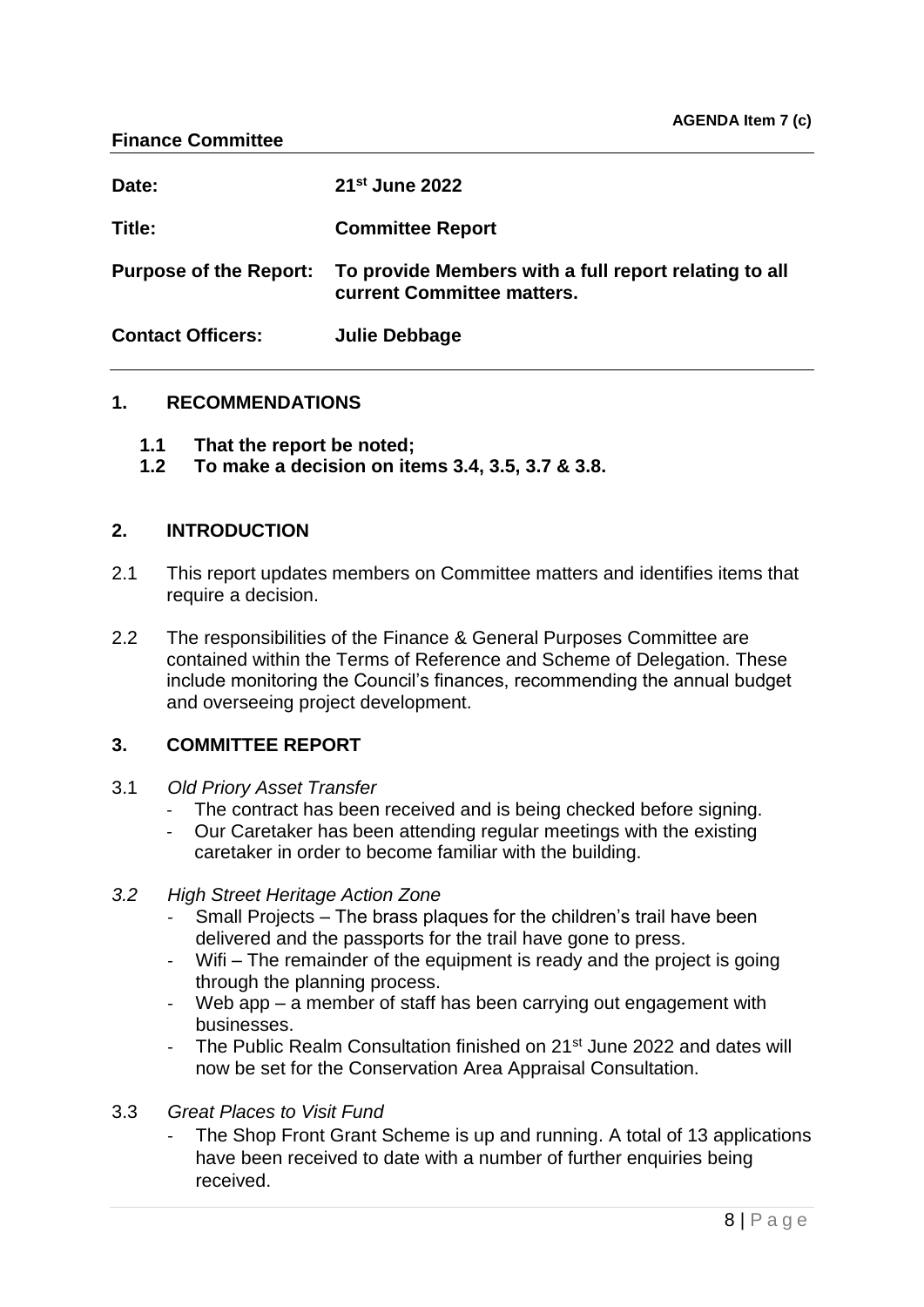- The design of Central Car Park Toilets has been received along with material suggestions and is being reviewed by staff.
- Benches for Corn Square and Broad Street have been delivered and installation is in process.
- The stump grinding of empty tree pits around the town is now complete and suitable replacement trees and guards are being sourced.
- The footpath closure has been booked for Party in the Park and signage is being designed.
- Site meetings for footpath resurfacing in The Grange have been arranged for week commencing 27<sup>th</sup> June 2022.
- Accessible picnic tables for The Grange have been ordered.
- The bunting has been received and installed.
- Aïdas Accessible Amble from The Priory to the Tranquil Garden has been resurfaced. A quote is being obtained for the remainder of the works.
- Six new bins have been ordered for Worcester Road, Etnam Street and The Grange.
- 3.4 *Purchase of Tourist Information Centre Stock*
	- The Tourist Information Centre has sold out of popular green 'Leominster and the Black and White Village Trail' tea towels that artist, Glyn Whiting, created for them some years ago. The last print run was 3000 but the Manager has suggested a print run of 1000 and 2 UK based companies have quoted £3.95 per tea towel including VAT. They print on 309 gsm 1/2 panama cotton, which is excellent quality. RRP is £10. A 50% deposit will be required upon order. An example of the design will be available at the meeting.

# 3.5 *Purchase of Civic Award Medals*

The last Civic Award Medal has now been allocated and more will need to be purchased. A quote has been obtained from the supplier used in 2019 when the last batch were ordered. Prices have changed considerably since the last order but the medals are made in Birmingham and are bespoke for our council. The total cost excluding carriage and VAT is £959.90.

# 3.6 *Replacement Deputy Mayor Robe*

- The Deputy Mayor's Robes require replacement and two quotes have been
- obtained.

Quote 1 – £3495 Quote 2 – £1357.50 Quote 3 – To be confirmed Alternative Option – To investigate purchasing used robe

# 3.7 *Travel Fund 2022/23*

The travel fund is currently subsidising the former 427 route from Bodenham on to Leominster.